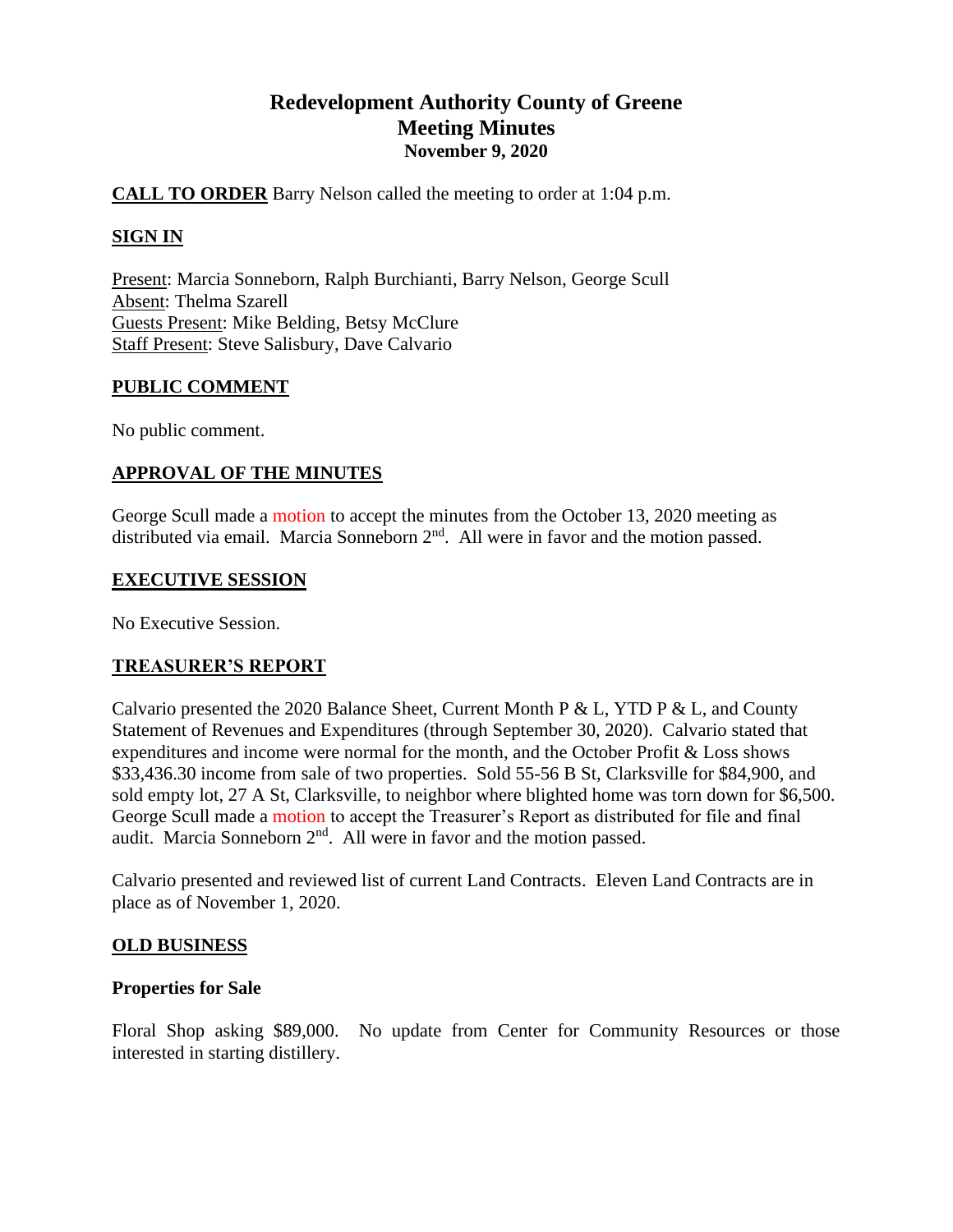23 Wood Avenue, Nemacolin is For Sale. Asking \$45,000. A few phone calls inquiring. No showings. Discussed options to get occupied (rent with regular inspections?). Keep trying to sell.

215 2nd St, Clarksville (Pitt Gas). Steve is almost finished. Asking \$72,500. Couple interested.

#### **Land Bank Law**

SB 667 Land Bank law. Commissioners are in favor of forming Land Bank. Gene Grimm, County Solicitor, said Land Bank will not be in place by end of 2020 due to other projects he has.

#### **Delinquent Taxes on Properties Purchased at 2019 Judicial Sale**

Reviewed letter to be sent to Carmichaels Area School District and Jefferson-Morgan School District on tax delinquent properties drafted by Calvario and marked up by Colin Fitch. After discussion, George Scull made a motion to send the letter as written and include Fitch's changes to Carmichaels and Jefferson-Morgan School Districts regarding delinquent tax notices on properties purchased at June 2019 Judicial Sale. Marcia Sonneborn 2<sup>nd</sup>. All were in favor and the motion passed.

#### **Update on Land Contracts Due/Past Due**

-1880 Jefferson Rd, Rices Landing. Person is still unemployed. She is current on monthly payment. -127 School St, Clarksville. Person is working with Rocket Mortgage to obtain mortgage. Calvario was contacted by Rocket Mortgage to approve closing disclosure statement, and mortgage company approved the deed. It appears we should close soon.

#### **17 Wood Street, Nemacolin**

Home that Robert Morofsky is donating to RDA. Robert has guardianship over his brother Richard. During the title search, a credit card lien was found against the home by Barclay's Bank. Robert has negotiated a payoff with Barclay's and they informed him satisfaction letter will be sent November 30. Goal is to close by December 31.

#### **Nineveh Heights**

PHARE 2018 grant of \$800,000 to build homes in Nineveh with Threshold Housing. Jamie Harshman from Harshman CE Group visited the site with Bob Keller and Dave Calvario. Jamie is working on a new design and budget. George Scull expressed concern that this project is too big for RACG and we should contact developers to develop site. Calvario suggested that we consider starting smaller on land near Carter and Tripp Roads that CNX owns with four to six homes. Will review budget from Harshman when completed.

#### **29 Wood Street, Nemacolin**

Home is not rehabbed yet. Riggs is making progress. Once completed, Carmichaels Area School District will begin setting up "Mikes Homework House" for the youth of Nemacolin.

#### **64 Diaz St, Nemacolin**

Purchased from John Krency estate. We need to have Steve rehabilitate this home in order to save money due to selling price of homes in Nemacolin. Plan is for County Prisoners to gut inside of home to save Steve time when he rehabs.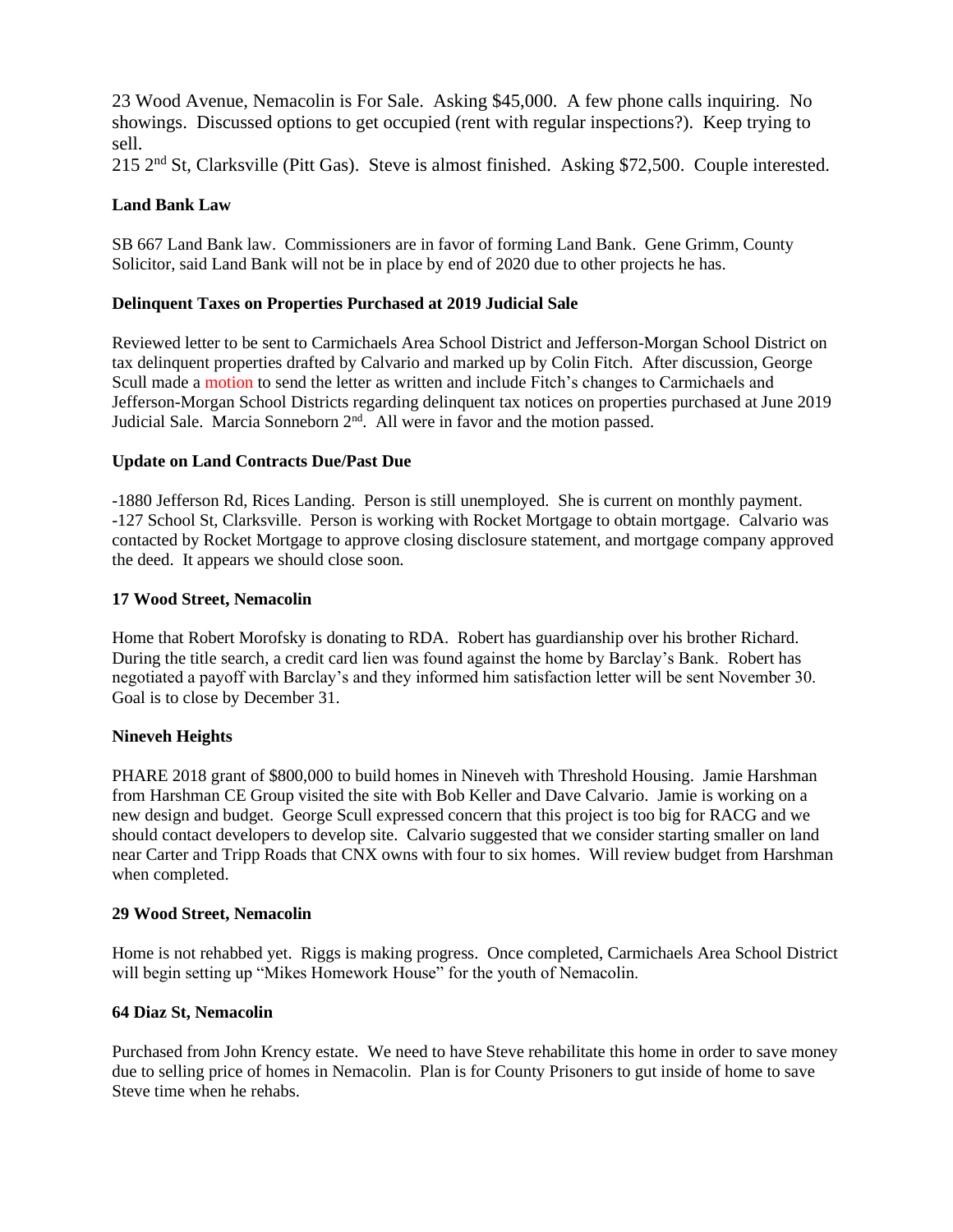#### **NEW BUSINESS**

- 1. Held interviews for Maintenance Worker 1 position to work with Steve Salisbury. Recommendation made by Steve Salisbury and Dave Calvario to hire Howard Moats. After discussion, George Scull made a motion to hire Howard Moats as a full-time County Maintenance Worker 1, at a rate of \$13.08 per hour, following all hiring and personnel practices by Greene County, and Redevelopment Authority will reimburse Greene County for salary and all associated benefits. Ralph Burchianti 2<sup>nd</sup>. All were in favor and the motion passed.
- 2. Update on Tax Assessment Office increasing assessment of homes after rehabbed. Tax Assessment appeal of 40 Wood, Nemacolin, filed by Fitch and Calvario. Gene Grimm, County Solicitor, said RDA cannot appeal. Appeal can only be made by owner of home. Fitch wrote to Grimm disagreeing since deed was not transferred. Appeal should be heard in early 2021.
- 3. Discussed email from Scott Kelly, Budget Director, requesting RDA to pay 100% of Steve Salisbury's salary and benefits. Calvario said that in meeting with Carol Gooden, Deputy Controller, she felt RDA could pay 50% of Steve's salary and benefits in 2021 with profits from sale of homes and 5% Administrative Fee from PHARE grants.

After discussion, Marcia Sonneborn made a motion to pay 50% of Steve Salisbury's salary and benefits, up to \$33,000 for calendar year 2021, with the understanding this will be revisited in one-year to continue Steve's employment. Ralph Burchianti  $2<sup>nd</sup>$ . All were in favor and the motion passed.

- 4. RDA will be demolishing two homes in Pitt Gas in cooperation with Jefferson Township to save money.
- 5. Reviewed summary from Blueprints on Kevin Baker and Desiree Yoss being mortgage ready to purchase 333 Steele Hill Rd, Mt. Morris which is under a Land Installment Purchase Contract. LIPC has been extended one year and expires February 1, 2021. Kevin has been laid off for the past few months. Calvario reported they are current on monthly payment. Board told Calvario to keep them apprised, and for now continue as is with LIPC.
- 6. Reviewed offer of \$70,000 received on 215 2nd St, Clarksville (Pitt Gas). Couple submitted preapproval letter from First Federal. Asking \$72,500. After discussion, Calvario will inform couple that price is \$72,500.
- 7. Reviewed request from EQT to purchase mineral rights on lease we signed in September 2019. Offer only includes minerals in Clarksville (GI Town). 2.86 acres at a price of \$6,362 per acre, for a total of \$18,195.32. Conference call with Jeremy Nester, EQT Land Man, to discuss offer and answer questions. After discussion, George Scull made a motion to counter EQT's offer at \$25,000. Ralph Burchianti 2<sup>nd</sup>. All were in favor and the motion passed.
- 8. 2020 PHARE application. Calvario reported that he met with Jeff Marshall. Consensus was that RDA will submit application to put in nine modular homes on land owned by RDA where blighted structures were torn down. Application is due November 20. After discussion, Ralph Burchianti made a motion authorizing the RDA to allocate up to \$25,000 as gap funding, and for Steve Salisbury and Dave Calvario to commit the time necessary to see project to completion. Marcia Sonneborn 2<sup>nd</sup>. All were in favor and the motion passed.
- 9. Reviewed projected cost and pricing information to place two pre-manufactured single-family homes on Plum Alley in Rogersville. Funding will come from 2019 PHARE Rogersville application that was just approved by PHFA. After discussion, Ralph Burchianti made a motion to accept the bid from Wades Auto Body for two Wheatfield homes by Professional Building Systems. Marcia Sonneborn  $2<sup>nd</sup>$ . All were in favor and the motion passed.
- 10. Calvario reviewed list of Board Members term expiration dates. Ralph Burchianti's term expires on December 31, 2020. Burchianti is willing to serve another 5-year term. After discussion, George Scull made a motion recommending that the Commissioners reappoint Ralph to another 5-year term. Marcia Sonneborn 2<sup>nd</sup>. All were in favor and the motion passed. Calvario will make this recommendation to the Commissioners and ask that it be placed on the Commissioners' November 18, 2020 Agenda Meeting.